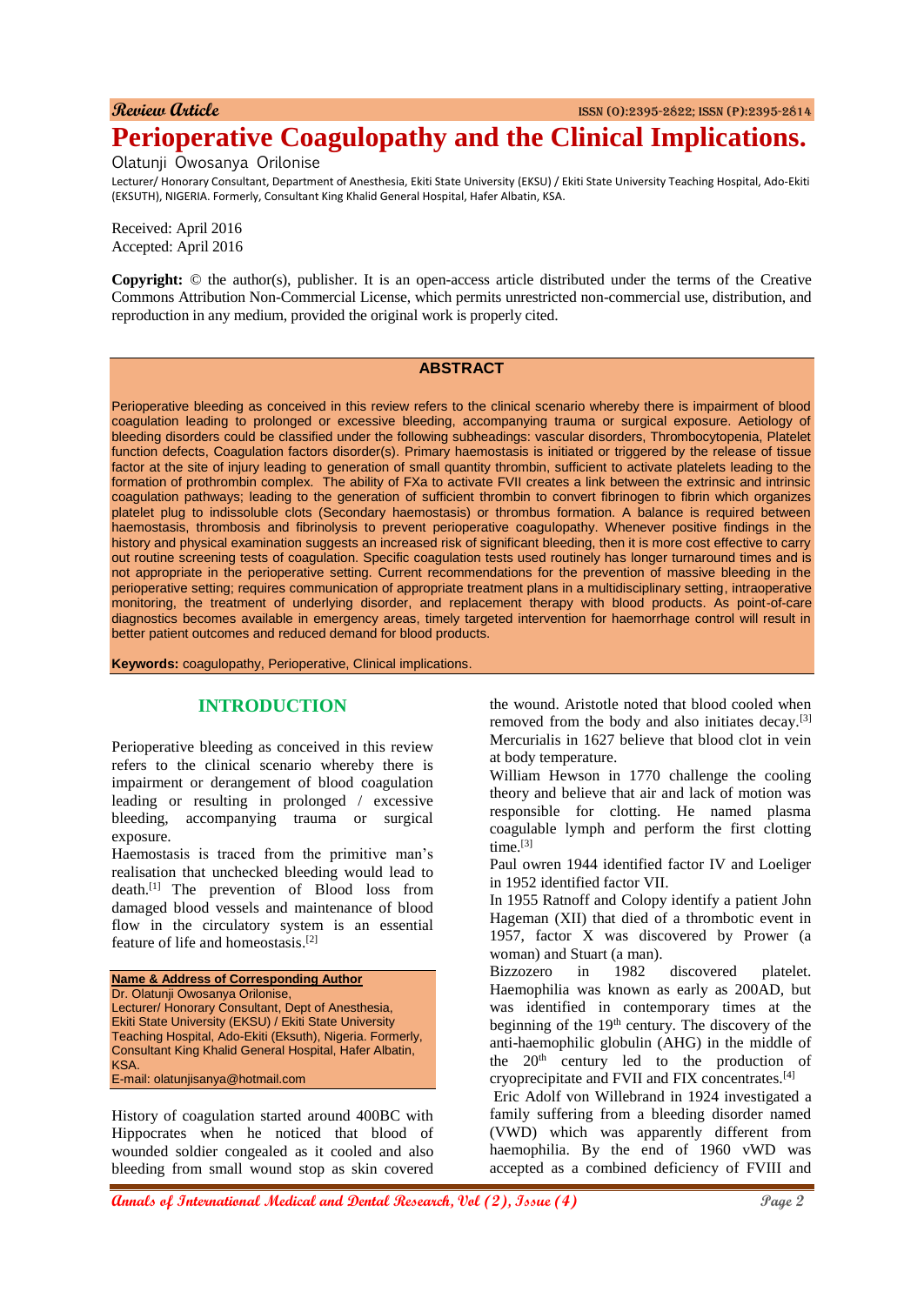platelet adhesion factor, Jerry Koults provided evidence that both are linked but separate molecules. VWF is responsible for collagen binding, platelet glycoprotein 1b binding, and FVIII binding.[4]

Patient's with Glanzmann thrombasthenia were found by Alan Nurden in the 1960's to lack two major platelet surface glycoprotein's (GP's) which mediates platelet adhesion and aggregation Subsequent studies by Alan defined the function of the GpIIb – IIIa complex, known as integrin alphaIIb beta3, in binding fibrinogen and other adhesive proteins on activated platelets and formation of the protein bridges that joins platelets together in the platelet aggregate.<sup>[4]</sup>

Also patients with Bernard- Soulier Syndrome has macro thrombocytopenia and absence of Gp1b; which interacts with VWF and mediates platelet attachment to injured sites in the vessel wall. $[4]$ 

The plasminogen-plasmin (fibrinolytic) system consists of several serine proteases and their inhibitors involved in fibrinolysis, embryogenesis, cell migration, wound healing and pathogenesis of many diseases including atherosclerosis, obesity, cancer, autoimmune disorders and neuronal degeneration. [2,4]

## **PATHOPHYSIOLOGY**

The haemostatic response to injury and surgery requires interactions of the damaged vessel wall, platelets and the plasma coagulation proteins  $(Factors-F).$ <sup>[2,5]</sup>

Fibrin clot formation by the activation of the tissue factor pathway (TFP) in response to tissue injury or surgery is the dominant haemostatic mechanism under normal physiological conditions. In order for haemostasis to occur von Willebrand factor ( from platelet alpha granules, sub endothelial connective tissue, and megakaryocytes) must act as a bridge between platelets surface glycoprotein (GPIb-IX-V) and exposed collagen fibrils from injured vessels leading to platelets de-granulation and release of  $Ca^{2+}$ , ADP, serotonin, lipoproteins, phospholipids, arachidonic acid and thromboxane A (TXA2), which causes vasoconstriction and platelet aggregation, adhesion, and formation of primary haemostatic or platelet plug. [6]

Primary haemostasis is initiated or triggered by the release of tissue factor at the site of injury leading to generation of small quantity thrombin (limited by TF pathway inhibitor), sufficient to activate platelets leading to the formation of prothrombin complex (which consists of TF-FIII, FVII, Ca<sup>2+,</sup> FVa, Xa, FII). The ability of FXa to activate FVII creates a link between the extrinsic (TFP) and intrinsic or the contact system coagulation pathways (consisting of prekallikrein, HMWK, bradykinin, VLDL's, oxidized LDL's and clotting

factors XII, XI, X, VIII, IX); also TFIII and FVIIa can activate FIX- leading to the generation of sufficient thrombin to convert fibrinogen to fibrin which organises platelet plug to indissoluble clots (Secondary haemostasis).<sup>[2,6,7]</sup>

Plasmin (formed from plasminogen by the action of thrombin, 'tissue-type Plasminogen activator's t-PA and "urokinase-type Plasminogen activator" u-PA) lyses fibrin and fibrinogen; producing fibrin degradation products (FDP), which inhibits thrombin- discouraging clot formation. Deficiency of any of t-PA and u-PA or both promotes fibrin/thrombus formation, which might lead to thrombosis in the surgical patient. Disseminated intravascular coagulation (DIC) may result from increased generation of thrombin due to increased thromboplastin (TPL) activity without adequate tissue factor inhibitory (TFI) pathway activityleading to uncontrollable fibrin generation and lysis; resulting in consumption of coagulation factors including fibrinogen with resultant coagulation failure.

Fibrin stabilization is catalysed by thrombin, XIIIa, and calcium, to produce the definitive clot to achieve haemostasis. [2,6,7]

Platelets localise coagulation to the haemostatic thrombus and protect coagulation enzymes from inhibition by both plasma and platelet thrombin inhibitors thereby preventing disseminated intravascular coagulopathy DIC. [7,8]

The tendency of blood to clot is balanced in vivo by reactions that prevent clotting inside the vessels and or breakdown any clots that do form. These reactions include the balance between the aggregating effect of the platelet thromboxane  $A_2$ and the anti-aggregating effect of platelet prostacyclin. In addition, circulating protease inhibitors e.g. Anti-thrombin III, facilitated by heparin binds to serine proteases (e.g. thrombin, thereby inhibiting factors IX, X, XI, and XII) in the coagulation system, blocking their activity as clotting factors. In addition, thrombomodulin (a thrombin- binding protein, produced by endothelial cells) complexes thrombin (thrombomodulinthrombin complex) activates protein C (APC), coupled with the co-factor protein S, inactivates factors FVa, FVIIIa, discouraging clot formation. [2,6]

Deficiencies of thrombin inhibitors can lead to thrombosis, DVT and PE. Other pathological states as in hyperlipidaemia and bacteria invasion can lead to thrombosis, by the activation of the intrinsic coagulation cascade. A balance is required between haemostasis, thrombosis and fibrinolysis.[2,6]

Aetiology of bleeding disorders could be classified under the following subheadings:

**Vascular disorders-** Hereditary haemorrhagic telangiectasia is an inherited vascular disease while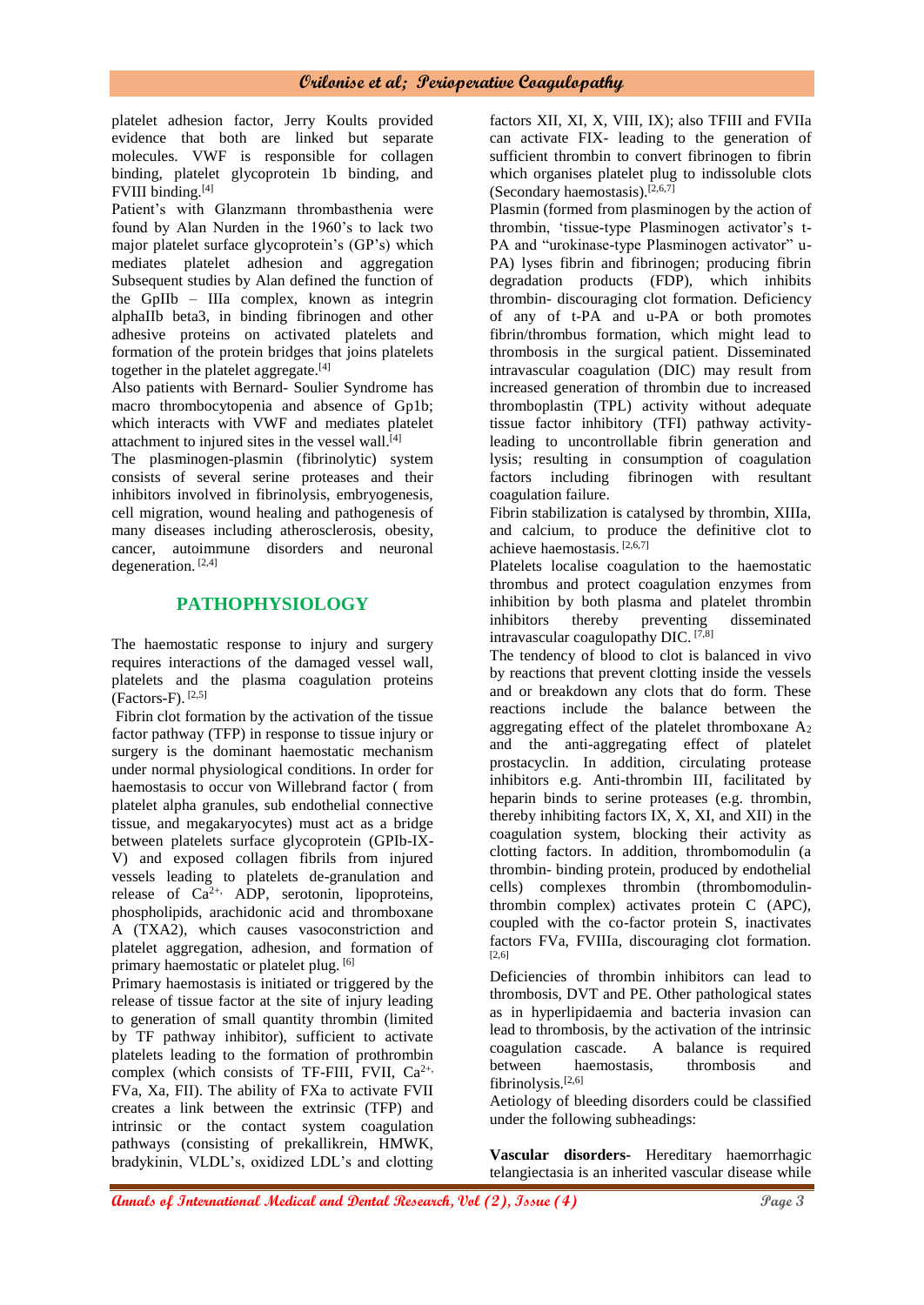acquired causes are simple easy bruising, senile purpura, purpura associated with infections, henoch-schonlein syndrome, Scurvy, and CT disorders.<sup>[6]</sup>

**Thrombocytopenia (low platelet count)-** causes are enormous and includes failure of platelet production e.g. selective megakaryocytes depression from drugs, chemicals and viral, bone marrow failure, cytotoxic drugs, radiotherapy, aplastic anaemia, leukaemia, myelodysplastic syndrome, myelosclerosis, marrow infiltration with CA or Lymphoma, multiple myeloma, anemia and HIV infection. Increased consumption could arise from immune diseases like autoimmune (idiopathic), drug induced, SLE, infections e.g. HIV and viral, heparin, post transfusion purpura, and DIC. Abnormal distribution from splenomegaly and dilutional loss from massive blood transfusion.<sup>[6]</sup>

**Platelet function defects (thrombocytopathia)** could be hereditary as seen in thrombasthenia (Glanzmann's disease), bernard-soulier syndrome, and storage pool dx or acquired as seen in aspirin therapy, hyperglobulinemia, myeloproliferative disease, uraemia, and heparin therapy.<sup>[6]</sup>

**Coagulation factors disorder(s):** could be hereditary- as seen in haemophilia A, haemophilia B, and Von-Willibrand's disease, acquired Vitamin K deficiency, haemorrhagic disease of the newborn, Liver disease, DIC, auto antibodies, over dosage of anticoagulant, and massive transfusion syndrome. Congenital deficiencies of coagulation factors (V-parahemophilia, VIIhypoproconvertinaemia, VIII haemophilia A, IXhaemophilia B, X, XI-PTA, XII-Hageman trait and I-afibrinogenemia "pregnancy states"), $9$  Acquired deficiencies of coagulation factors may result from vitamin K and other fat soluble vitamin deficiencies, massive transfusion of blood containing citrates or oxalates produces low levels of calcium, and inhibitors like heparins interfering with clotting factors. Drugs, interfering with clotting factors, e.g. oral anti-coagulants (dicumarol and warfarin) inhibit the action of vitamin K, non-vitamin k antagonists' oral anti-coagulants (NOAC's). e.g. Dabigatran, Rivaroxaban. Also antiplatelet drugs like aspirin and clopidogrel, fibrinolytic drugs (human t-PA, rt-PA and Streptokinase) used in the treatment of ACS \ early myocardial infarction.

The usual clinical presentation includes- history of bleeding from surfaces as seen in epistaxis (esp. bilateral), Hematemesis, Hematochezia, Melena, Hyphema, Heamaturia, and Menorrhagia. Significant or prolonged bleeding after injury or surgery with or without exsanguinations requiring blood product therapy, others includes obstetric haemorrhage, bleeding from dental procedures,

bleeding from circumcision., bleeding during tumor surgery, other massive surgical haemorrhage, neurosurgical bleeding in the cranium, bleeding into cavities like joints, pleural space, abdomen, and muscular hematomas.[10-12]

There is a battery of coagulation screening / tests to guide patient management in the Perioperative period**.** Whenever findings in the history, such as comorbidities, previous abnormal bleeding, a detailed family history, current medications (antiplatelet, oral anticoagulants, fibrinolytic), and physical examination suggests an increase risk of significant bleeding, then it is more cost effective to carry out routine screening tests of coagulation (especially before invasive procedures), such as Full blood count, platelet count, prothrombin time (PT) / activated partial thromboplastin time (aPTT). Additional specific tests of coagulation factor deficiency identification should be carried out, to identify and quantify the factor activity levels.<sup>[13,14]</sup> Individuals with mild impairment may not present with significant bleeding. PT and aPTT may identify significant coagulation impairment, but they assess limited part of the coagulation and do not diagnose the underlying defect.  $[13,14]$ 

Prolonged aPTT may suggests conditions such as factor deficiencies except FVII, inhibitors like heparin, lupus anticoagulant, specific factor inhibitors and FDP's. It is a screening tool for haemophilia A, haemophilia B, coagulation inhibitors, and to monitor un-fractionated heparin.[13,14].

**Specific laboratory tests** of coagulation used routinely has longer turnaround times and is not appropriate in the intraoperative settings. The following represents trigger points/minimum threshold values beyond which intervention is required by using appropriate replacement products; platelet count  $\langle 50 \times 10^9 \text{ litre}^{-1} \rangle$ , PT or aPTT at >1.5 times normal values. Satisfactory platelet plug will not be formed if platelet count is too low or functionally impaired, stored blood for more than 3 days, concurrent aspirin therapy, uraemia, congenital impairment. Platelet count is crucial in assessing heparin-induced thrombocytopenia in patients on heparin. Fibrinogen consumption without DIC is an important cause of severe surgical bleeding, levels less than 100mg/dl is inadequate for haemostasis. FDP's and D-dimers assesses fibrinolysis. D-dimer reflects widespread lysis of an established thrombus in DIC, DVT, PE. Anti-Xa assay is used in monitoring LMWH and indirect FXa inhibitors<sup>[13,14]</sup>.

## **TREATMENT OPTIONS**

Current recommendations for intraoperative monitoring, treatment and prevention of massive